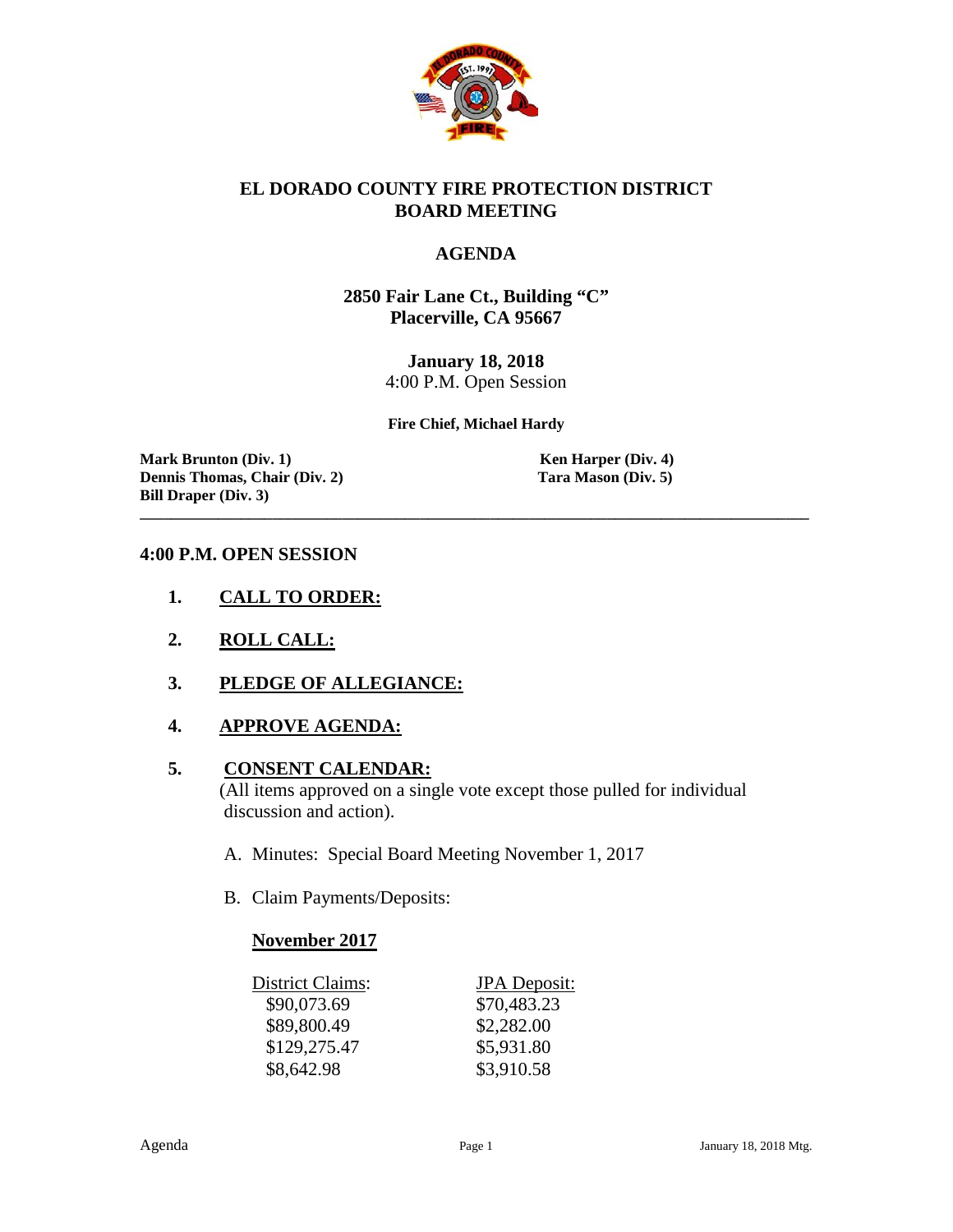# **December 2017:**

| <b>District Claims:</b> | Deposits:    | <b>JPA</b> Claims: |
|-------------------------|--------------|--------------------|
| \$90,073.69             | \$161,524.63 | \$662.76           |
| \$9,202.12              | \$2,712.00   |                    |
| \$71,852.75             | \$37,728.92  |                    |
| \$13,219.91             |              |                    |
| \$32,275.00             |              |                    |
| \$4,240.66              |              |                    |
| \$7,696.12              |              |                    |

# **6. CITIZEN RECOGNITION**

## **7. PUBLIC COMMENT:**

(Any person wishing to address the Board on any item that is not on the agenda may do so at this time. Public comments are limited to five minutes per person).

## **8. DEPARTMENTAL MATTERS:**

- A. Mid-Year Budget Review
	- Michael Ocenosak
- B. Resolution 2018-01 Increasing Fees and Charges
	- First public reading
- C. Fire Prevention Specialist Position
- D. FY 2018/2019 JPA Preliminary Budget
- E. Community Outreach

## **9. COMMITTEE REPORTS:**

- A. Facilities & Equipment (Brunton/Draper).
- B. Fire Prevention (Harper/Draper).
- C. Human Resources (Mason/Harper).
- D. Budget and Finance (Thomas/Mason).

## **10. CORRESPONDENCE AND COMMUNICATION:**

- Fire Engine Response Statistics.
- Medic Unit Response Statistics.
- Thank you letter from the Haffners
- Thank you letter to Division Chief Cordero from Nate Hartinger on the professionalism of El Dorado County Fire District staff on OES 372.
- Thank you letter from Bill and Claire Frost
- Thank you letters from residence of the Santa Rosa Fire

## **11. CHIEF OFFICER QUARTERLY REPORTS:**